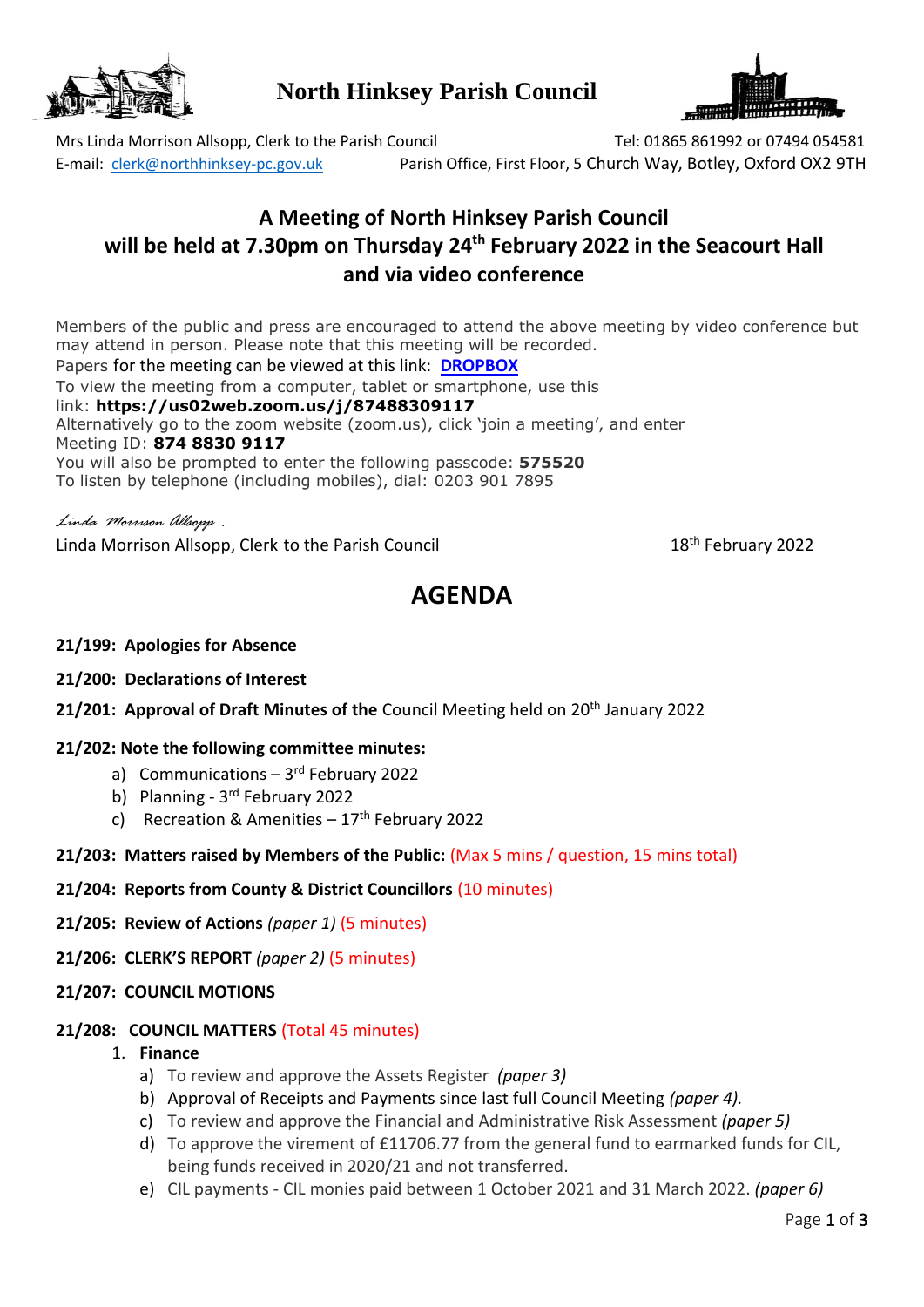- f) Approve training with OALC on employment basics at a cost of £55 and nominate Councillor to attend. (*paper 7)*
- g) To agree moving £2940.80 (Parish Poll costs) from emergency and exceptional EMR to Contingency.

## 2. **General**

- a) Public Arts Update presentation by Abigail Brown District Arts Officer. To approve designs to move forward for a public consultation day on 19th March (Folder 1)
- b) Annual Parish Meeting to suggest Agenda items.
- c) Update on Pavilion Project Fundraising
- d) Update on Scout Hut
	- a. Asbestos Report (*paper 8)*
	- b. Emails from 4th Oxford Scouts Treasurer (*paper 9)*
- e) Update and agree action on lighting of the Jubilee Beacon in 2022 as part of the Queen's Platinum Jubilee celebrations.

## 3. **Communications**

- a) GDPR Items for approval Microsoft 365 Business Standard, Sharepoint, Teams and email addresses. Cyber Security. – EDPO available to answer questions.
- b) GDPR and Cyber Security Training Quotes (Papers 10 & 11)
- c) Annual Newsletter Content, Timings and Distribution *(paper 12)*

#### 4. **Nature Reserve & Allotments:**

- **a)** Allotment New Tenancy Agreement *(paper 13)*
- **b)** Allotments Administration (paper 14)
- **I.** Rents for 2022-23 and 2023/24.
- **II.** Covering Letter,
- **III.** Tenancy Renewal Form,
- **IV.** Rent Invoice,
- **V.** Expression of Interest in a Tenancy.
- **VI.** Timing of distribution.

## 5. **Recreation and Amenities:**

- a) Management Plan for the Memorial Gardens *(paper 15)*
- b) Approve short term maintenance work (paper 16)

## **21/209: Questions raised by Councillors:** (Max 5 mins / question, 15 mins total)

#### **21/210: Other Documents & Letters Received:**

**1.** Thankyou letter from Citizen's Advice (paper 17)

## **21/211: Date of Next Meeting:** 24th March 2022 at 7.30pm

*Resolution under the Public Bodies (Admission to Meetings) Act 1960 Section 1, extended by the Local Government Act 1972, Section 100, that the following items are confidential as they relate to contracts. As such the press and public are excluded from this part of the meeting*